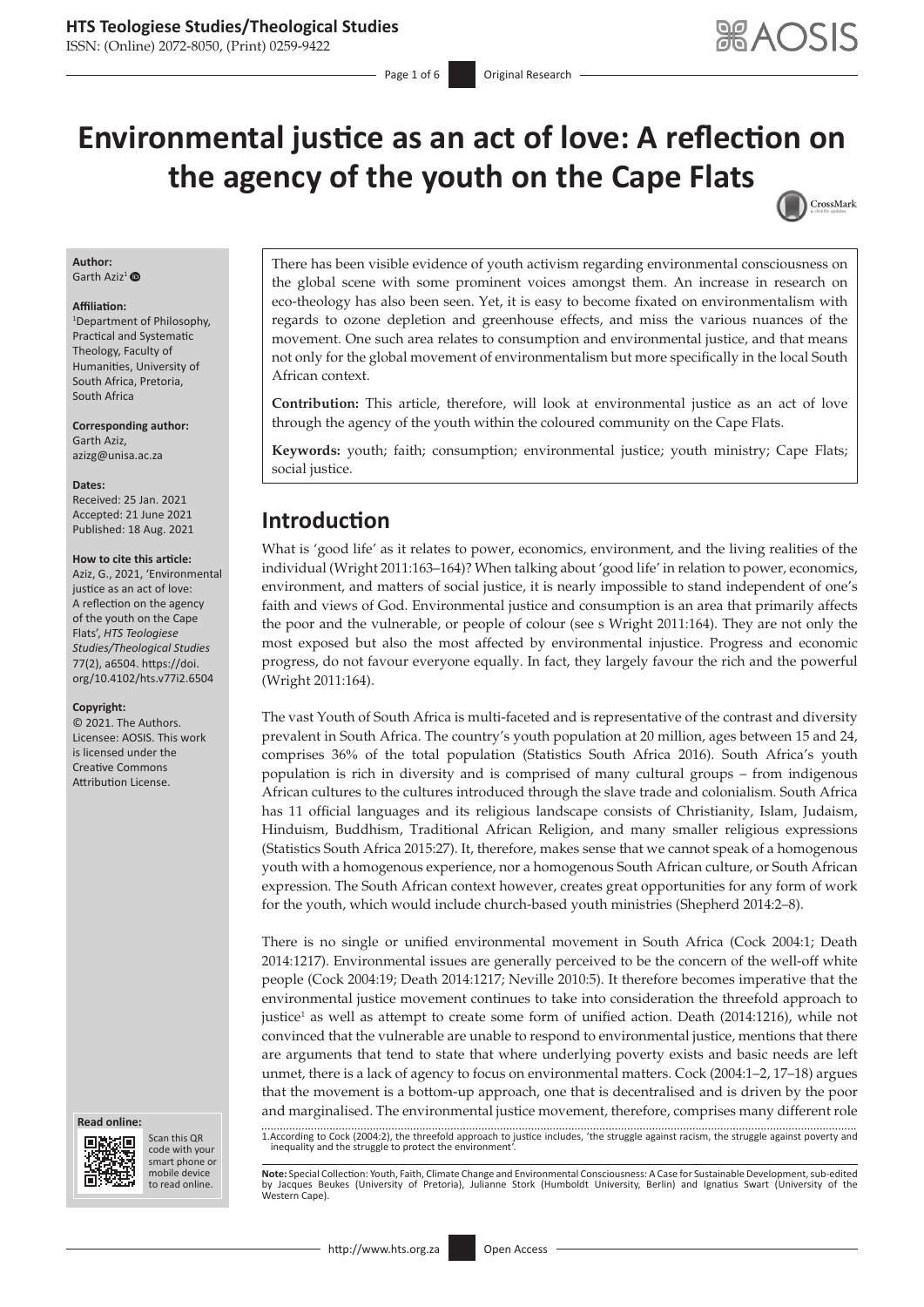players from all segments of society and does not by virtue exclude any person or agency.

Kiarie (2020:9) recognises that the church has an important role to play in ecological justice through entering partnerships with organisations in the pursuit to denounce, 'the phenomenon of the rich becoming ever richer and stronger while they destroy the earth and further impoverish the poor, who become even more vulnerable, resulting in worsening injustice'. Wright (2011:179) also argues that the church or one's faith actions are 'based on the conviction of the integrity of creation, responsibility to steward God's creation, and conviction that justice, peace, and environmental protection are linked'. The good life, while there are various opinions and definitions, in this article refers to the interdependence of human and non-human beings where sacrifice and giving provide a deeper meaning to life's existential questions and experiences that consumption and acquisition can ever satisfy. The Bible consistently speaks about love as the most basic action whereby the world will know who the disciples of Jesus are (Jn 13:35). Furthermore, the Bible also states that if we love, we embody the principles of Jesus Christ, and thus we display our love for God and others (1 Jn 4:17–20). The fundamental premise that lays the foundation for Christians to love and respect the other, and by extension the nonhuman world – the embodiment of love as reflected in the principles of Jesus Christ.

This article, through a literature review, will address environmental justice and consumption through the lens of faith as an act of love, and that environmental justice is more than just recognising the delicate relationship between commodification and the market resulting in consumption. It will focus on the fact that the primary reason and motivation for environmental justice should be love for both the human and non-human world, which results in an embodied theology as a response to social justice.

The setting of this article is amongst the coloured youth of the Western Cape, who are a part of a predominantly fractured community that has or is experiencing various levels of poverty and injustice germinating from the oppressive apartheid system. The article seeks to address the connection between environmental justice and social justice, and the role that youth can play by contributing through faith actions.

# **Why specifically the coloured community of the Cape Flats?**

Any theology should begin within a specific context especially if it is void of context, else it becomes too broad and general to have any significance to any person or even study. This study is located within the Cape Flats and more particularly the coloured community of the Cape Flats. The author's interest resides in the coloured community from the Cape Flats because it has a personal resonance with him as he

grew up and spent most of his years in the Cape Flats. He also identifies as a person of colour, and a coloured African, in particular.

There is a general question of belonging to the coloured youth as the history is couched in politics and their identity is couched in uncertainty, and this has often resulted in a fragmented community. This basic premise, as the author would argue, is the most basic human need of love that is inherent in acceptance by the other and for the other. Apart from the identity of the coloured young person, which has many times been published as an individual that does not fit in or belong to any specific cultural or peoples group because of identity politics either during the apartheid or post-apartheid South Africa (McKaiser 2012), the lived realities are also uniquely shaped to recognise the need for social justice which is an important part of the discussion on environmental justice. This two-fold aspect of the coloured youth is therefore ideal to serve as not only a recipient of environmental justice, but also as an agent of environmental justice.

### **Matters on identity**

Faith remains a significant factor in the lives of South Africans, more so in the lives of specific people's groupings such as the coloured community, irrespective of how superficial it may be in the lives of people (Oliver 2008; see also Statistics of South Africa 2015:28). The coloured community is defined as a mixed people's groups with various theories as to its origins – from miscegenation, the slave trade, the original people's group of South Africa, a political creation, and of course as an ever-evolving creolisation (Adhikari 2005, 2008; Amoateng & Richter 2007:2; Calix 2013:48; Klaasen 2016:5). While this article is not aimed at arguing the origins of the coloured community, it is noticeable that this community is not homogenous but one that is filled with nuance and variety from the clothing worn to the dietary expressions, and even religious expression. However, race and identity cannot be separated, and in the South African context identity is deeply rooted in the apartheid narrative of South Africa (Klaasen 2016:2). The history of the coloured people in South Africa has led to uncertainty and has resulted in a fragmented community where the youth may suffer from low self-esteem and the need for social recognition because of 'a combination of deteriorating social structure and bonds, low economic status and inequality of opportunity' (Bowers DuToit 2014:3). It is interesting to note the resurgence and the embracing of 'being coloured' especially by the younger generations as is evidenced through personalities in the sporting industry as well in the media. The representative of which are the famous personalities such as Wayde Van Niekerk, Cheslin Colbe, Nizaam Carr, YoungstaCPT, AKA, and Tamaryn Green, just to mention a few. There are also proactive NGOs and groups such as Vannie Kaap, and Coloured Mentality that not only inform but also embrace the coloured identity. Yet, despite the resurgence of embracing the coloured identity, the most basic premise, the author argues, is the basic human need of love that is reflected in acceptance by the other and for the other.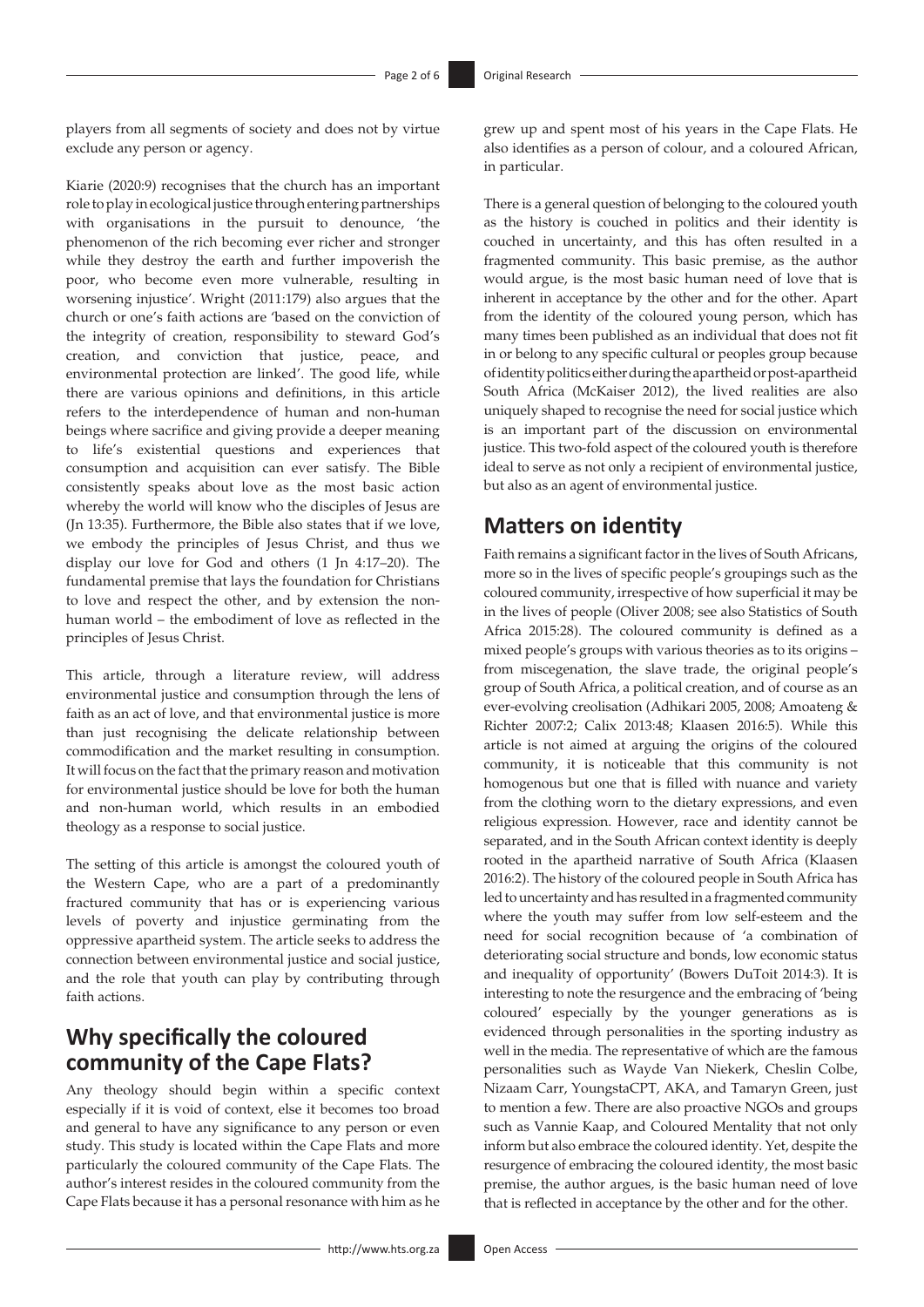# **Aspects of social justice**

The youth of the Cape Flats are predominantly Coloured Africans and Black Africans (Bray et al. 2012:27). The youth population of Cape Town is 651856 and only represents 3/5th of the total Cape Town population. The youth population of Cape Town is mainly Black African at 46%, comprising Coloured African, (40%) White African (13%) and Indian/ Asian African (1%). The most dominant spoken language is IsiXhosa at 41%, Afrikaans at 30%, and English at 26% (Statistics of South Africa 2016; see also Bray et al. 2012:27). Forty-two per cent of the youth live in income-poor households and 14% live in overcrowded homes. The unemployment rate amongst the youth is 46% (Statistics of South Africa 2016). Statistically, the youth of Cape Town may be experiencing a crisis. There have been numerous researches on the challenging lived realities of the youth from Cape Town from witnessing, perpetrating and being affected by violent crimes, substance abuse, risky sexual activities (Francis et al. 2019); unemployment (Cloete 2015; Swart 2018); gangsterism (Bowers Du Toit 2014); broken and dysfunctional family settings (Dames 2014); poverty (Bray et al. 2012); and substantial levels of fear and anxiety (Dickie 2020).

Many of the experiences listed above regarding the youth does overlap with Death's (2014:1227) definition of environmental justice where one's life is affected by the lack of safety, security, and providence because of systemic infrastructural anomalies. Furthermore, one needs to just drive around the various townships of Cape Town to witness the high level of illegal dumping and pollution (Death 2014:1228), possibly a result of the high level of consumption (Deane-Drummond 2006:303), which has a direct impact on the environment. Localised injustices on the social and environmental level gives birth and momentum to movements such as the environmental justice movement (Cock 2004; Scott & Barnett 2009:373).

# **Environmental justice and consumption**

Environmental justice is but one of many social movements that have grown in prominence since the 1990s (Scott & Barnett 2009:374). While Cock (2004:5) sees environmental justice as 'questioning the market's ability to bring about social or environmental sustainability'. Deane-Drummond (2006:295) defines environmental justice as 'an unequal burden of environmental harms on poorer human (and by extension, non-human) communities'. In a similar understanding of environmental justice, Wesley (2012:81) sees it as all-encompassing and affects all of creation – animate and inanimate. Environmental justice affects everyone and is really about the daily injustices that are so prominent to people living on the Cape Flats. Both Cock (2004:2) and Death (2014:1228) believe that the struggles for service delivery is often not about service delivery but is in fact matters of environmental justice. This opinion is significant as most of the protest actions in South Africa

resides around the call for better service delivery and the right to access socio-economic resources such as housing, sanitation, improved and reliable energy and transportation, and improved health (Neville 2010:8). Deane-Drummond (2006:302) acknowledges that, 'Extreme poverty, social exclusion and environmental injustice appear in tandem'.

Environmental justice asks a most basic question, 'What is morally correct?' and how is all life on this planet valued and protected from violations that extend from the need to amass 'wealth, power and technology' (Cock 2004:5). Cock (2004:5) correctly identifies that the need for environmental justice is secured in the Bill of Rights of the South African constitution which recognises the inalienable right to life for every person as well as the right to socio-economic resources, adequate housing and education so that these may contribute to a meaningful life so that the most basic of human needs are met.

Death (2014) argues that the:

[*D*]aily struggles over issues like housing, water, electricity, land, transport and so on clearly are environmental struggles ... issues which have come to be referred to through the shorthand of 'service delivery' but which are actually about the provision of clean water, decent sanitation, reliable and affordable electricity, safe roads, and so on. (p. 1227)

Death (2014:1228) further argues that poor housing conditions lead to various environmental matters such as pollution, unclean water, poor sanitation, health-related problems, and ecological problems. Poor housing is a stark reality and reminder of the apartheid laws used to oppress people of colour and still exists as a reminder of the apartheid spatial planning that was used to separate people of colour from white people where many still live in informal settlements. Death (2014:1228), therefore states, 'housing is an obvious environmental issue: insecure housing means an insecure environment, and poorly planned and located housing causes serious ecological problems'. The idea that Death builds on is seen in the discussion by Cock (2004) also who argues that:

This embryonic environmental justice movement is bridging ecological and social justice issues in that it puts the needs and rights of the poor, the excluded and the marginalised at the centre of its concerns. (pp. 1–2)

While environmental justice is gaining momentum especially in the South African context, the most basic premise is social justice, which attends to meet the human needs, the rights of the majority, and the protection of the environment, the non-human community (Deane-Drummond 2006:295, 303).

### **Love: A most basic premise**

There is a general perception that human greed and the overutilisation of resources are the main drivers of environmental decay and injustices (Neville 2010:21). Corporations in both governmental agencies and the private sector need to address matters of environmentalism (Neville 2010:5). Much of the inequalities discussed above are further exacerbated by corporations widening and even creating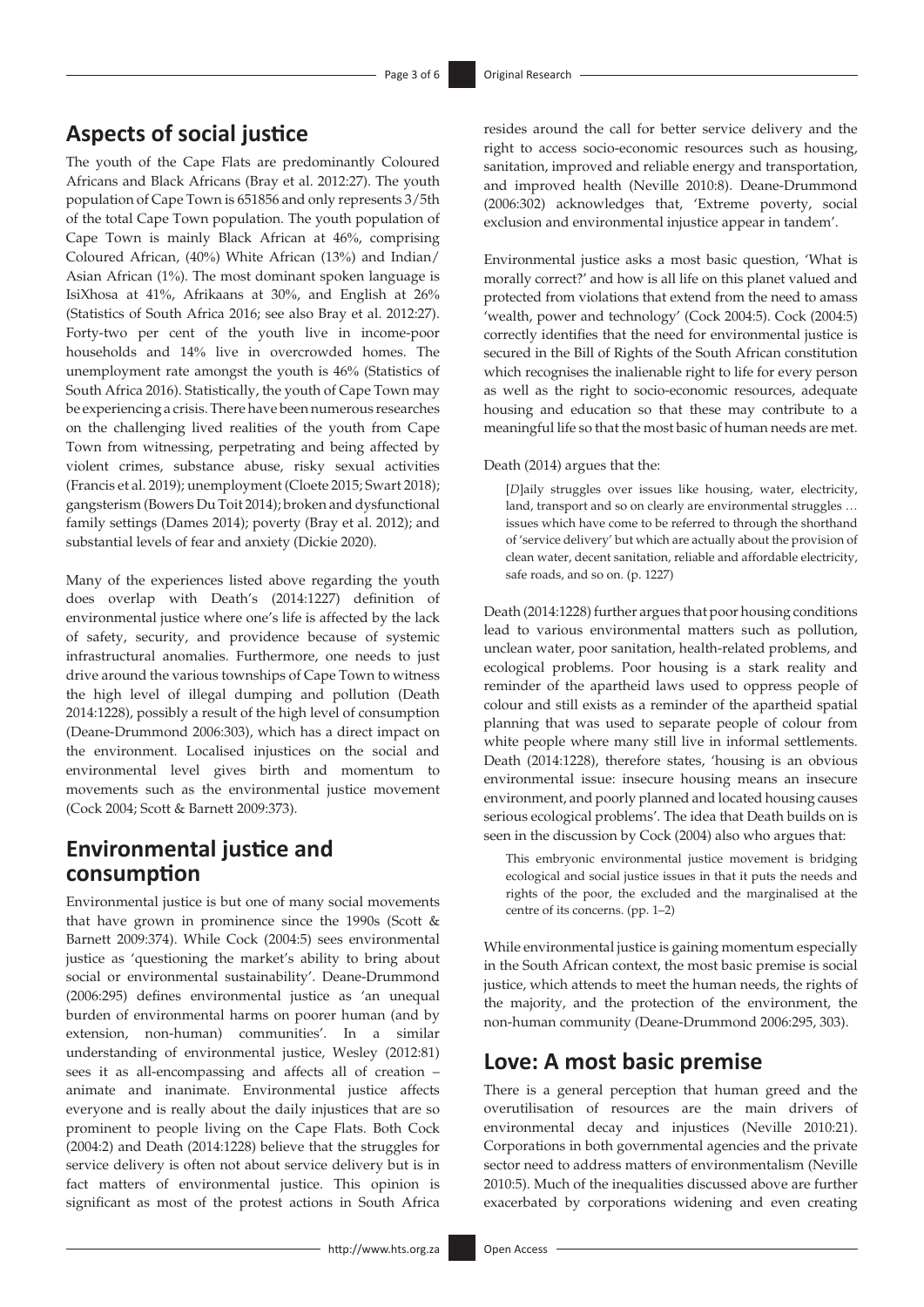inequalities amongst people by 'increasing commodification of natural resources' (Cock 2004:30). Yet, there should be a most basic response in seeking to alleviate poverty and to meet the needs of the most disadvantaged in society (Deane-Drummond 2006:302–303). Corporations have a responsibility and a role in addressing environmental justice. They should not be a part of the problem in creating or perpetuating social and environmental injustices (Cock 2004:30; Deane-Drummond 2006:297; Scott & Barnett 2009:374).

Deane-Drummond (2006:298) asks specifically how the market, production and consumption reflects Christian perspectives and ideals. Deane-Drummond (2006:298) argues that if we are to recognise the example of Jesus Christ then there is a need to recognise social justice as it extends to the human and non-human communities. There is a definite response that is Christian, a response birthed out of love for the other and should be enacted by the Christian community if it is to express the ideals of Jesus Christ.

### **What are faith actions?**

This article is discussed within the Christian epistemology as a response to environmental justice. While environmental justice is not exclusively in the domain and limited to Christian epistemology, Wright (2011:181) believes though, that a Christian response is sufficient to address matters of environmental justice. Harper and Kennealy (2009) list several activities that can help in the development and discussion of environmental justice, which the author calls faith actions, such as worship, religious education, spiritual practices, and collaboration with leaders in the environmental justice movements as well as advocacy groups. Other activities are related to how people can conserve but also use energy, food and water, and reduction of waste and pollution.

Faith actions, in this article, is any action irrespective of how small that arises from one's belief in God – essentially an embodied theology – a virtue that recognises justice as a moral and Christian response (Deane-Drummond 2006:297; Harper & Kennealy 2009:620). Additionally, these actions could also be creatively expressed in liturgies, rituals, feasts, and even prayers (Wesley 2012:83). Furthermore, it is difficult to discuss faith actions apart from the role of the church as individual and corporate faith actions should not be separated. The approach that is argued for is a move away from individualistic piety that seeks only personal salvation but one that acknowledges the communal nature and connection between all beings, a self-giving and sacrifice for those who have less out of the abundance of those who have much (Deane-Drummond 2006:299–300; Wesley 2012:84). Faith actions, in this sense, are actions resulting out of love for the other as well as the non-human beings (Deane-Drummond 2006:299).

Kiarie (2020) argues that the church has a definitive role to play in the environmental movement whereby it not only

advocates for responsible stewardship of the earth, but also to educate people on the role they should play considering the mandate that God has given to look after the earth. Kiarie (2020:7) calls a failure to protect the earth, sin against God and nature. Wright (2011:182) expands on the concept by saying that sin is also extended when there is the oppression of people, in particular, the 'powerless'. The church may be able to contribute positively to the conversation, but also through action if it consistently practices these beliefs whether through rituals as acts of worship, education, and being advocates of environmental justice (Harper & Kennealy 2009:625). Neville (2010:29), too, notes that religious and faith leaders have a role to play in the environmental discussion, especially in offering accurate and relevant information to people. Neville (2010:5, 21) notes that often the belief of deteriorating environmentalism is because of God's will and the punishment of sin.

# **A way forward**

The poor and the marginalised need not be passive recipients of injustice, and reap the unfortunate consequences of massive consumption by the big corporates as argued by Wright (2011:164). On the contrary, the poor and the marginalised, because of their localised knowledge and experience, are ideally suited to participate in the development and execution of environmental justice and by doing so validates their agency and need for meaningful change. In light of the context, knowledge, and experience of the poor and marginalised, three aspects worthy of discussion as a way forward, as developed in this article, are the distribution of relevant and accurate information, the right to protest actions, and living an embodied faith.

### **The distribution of relevant and accurate information**

One significant reason for the lack of engagement on matters of environmental justice is that there is a shortage of relevant and useful information around environmentalism in the African context which often results in ineffective responses and change (Neville 2010:5). Firstly, there is a need to provide relevant information to common persons. The church must become a vehicle for the distribution of such information as the church remains an institution that garners much trust with and amongst people (Burger, Louw & Van der Watt 2010:68; Nieman 2010:42). Secondly, while it is important to consider and not exclude the knowledge and experiences of a common individual, instead, the knowledge and information of the common person should be validated against factual knowledge and information (Scott & Barnett 2009:381) and in doing so legitimises the life and the experiences of those affected. This process of taking the voice of the person seriously should allow spaces within churches for people to talk about matters regarding social justice and the related trauma arising from these experiences. These tools, the experience and the knowledge especially scientific knowledge of a common person,become great tools for holding the government and private sectors accountable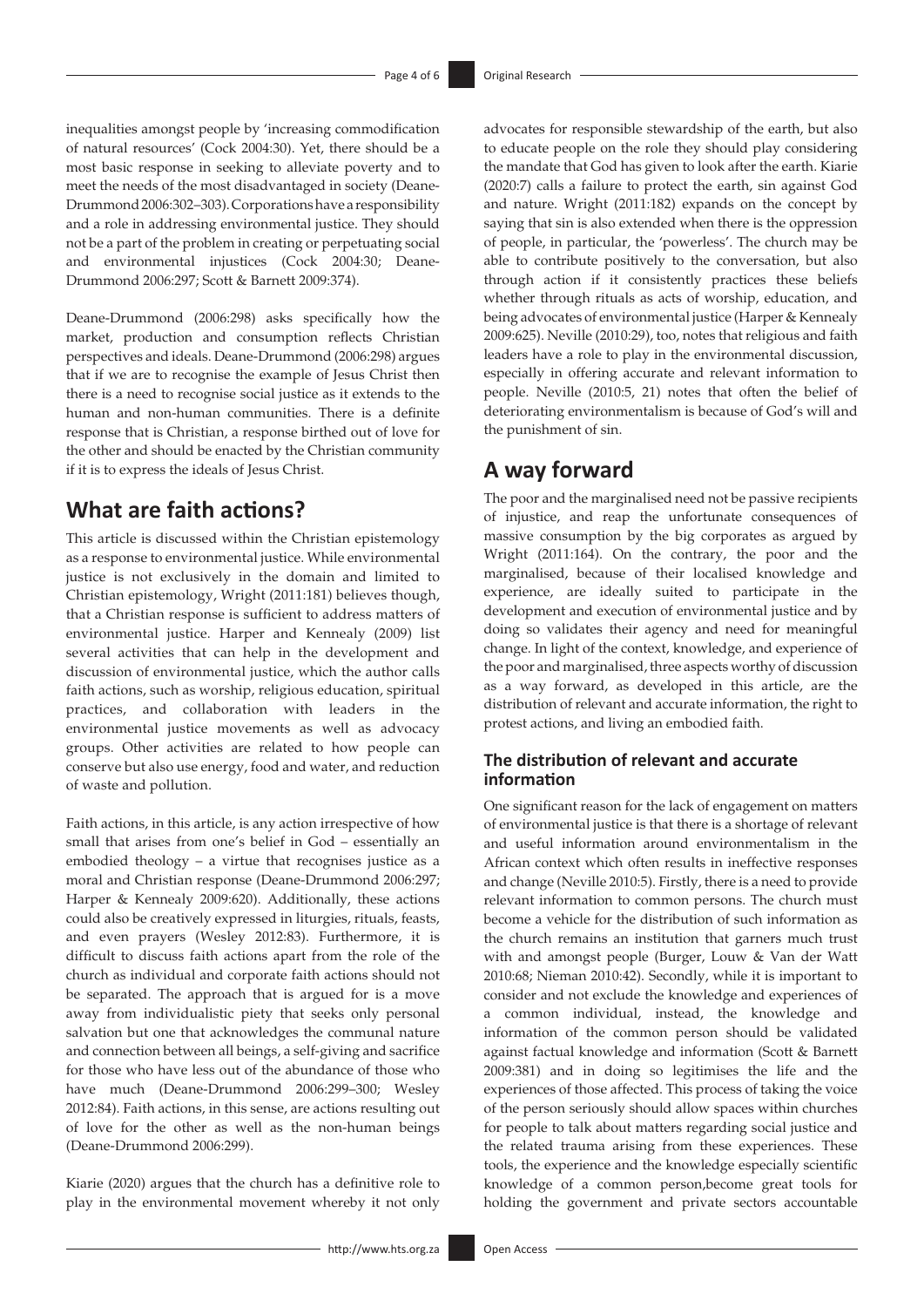(Scott & Barnett 2009:381) whether through the creation of charters to holding corporations accountable or actions for sustainable development (Wright 2011:183–184).

#### **Protest action**

It makes complete sense that the youth from the Cape Flats could be a dominant voice in environmental justice as a voice emerging from the margins but also a voice that is directly affected by environmental injustices (Cock 2004:1, 5). Environmental justice movement is a grassroots movement, most often one that is decentralised with no established leadership (Cock 2004:18). Therefore, more emphasis must be placed on the effects of environmentalism and environmental justice, and how this has a direct impact on people's livelihoods and lives (Neville 2010:5).

While there may not be explicit movements and actions by the youth under the banner of environmentalism, the above discussion has shown that actions within the various protestations can indeed be listed as environmental actions (Cock 2004:2–3). Perhaps, it should be our duty as youth ministry practitioners to break the stigma that could be attached to an environmentalist activist. In the end, a protestation and environmental activism is merely a means of redistributing power from the corporates to that of the common person. Activism and protestation in this case would also include discussions and debates at all levels of society (Enslin 2003:78). It becomes important that this protest action is not only in the domain of the young person but should also be coordinated by the young as it remains a world that they will inherit from those who hold the power and decisions. Further examples of protest actions could include advocacy whereby individuals and groups can meet and discuss opportunities with local communities, organisations, and elected officers of communities as well as partner with grassroots organisations within such communities (Harper & Kennealy 2009:625).

### **Embodied faith**

When discussing matters of environmentalism and environmental justice there is a need to include and engage faith and spiritual leaders (Neville 2010:21) and collaboration with any organisations that seeks 'to create a world of peace and justice … those who are part of salvation … because they are finding life-giving counter-arguments to the present system'. (Wright 2011:184; see also, Wesley 2012:83). Furthermore, caring for the environment is part of stewardship towards the earth, and through sensitive communication, this may be an area for meaningful engagement (Neville 2010:21). As previously mentioned, churches and faith leaders have a tremendous role within communities as they can move people to action because of the trust between faith leaders and the community (Burger et al. 2010:68; Nieman 2010:42). While it is meaningful to recognise personal faith and piety, the church should facilitate a process that would allow for a movement away

from individual sanctification only to one where the faith of the person is realised within the community and the lived realities of people. After all, an embodied faith, which is a life of public worship, is one that is communal and something that youth are not afraid to engage in as is evidenced in the many public movements within the contemporary context. Furthermore, by creating opportunities for an embodied faith allows also for a redistribution of power from the religious leaders to the ones practising their faith in everyday moments.

### **Conclusion**

Environmental justice should not just be a scientific or economic discussion. It should also involve the humanities and in this case the theological. Environmental justice, according to this article, is fundamentally an act of love towards all forms of creation, both human and non-human. The article has also continued the discussion that sought not to divorce environmental injustices from social injustices, and that indeed these two aspects are related and oftentimes synonymous. The idealism and energy of the youth allow for a significant bottom-up approach to challenge the government and corporates to realise their responsibility to environmental justice. Finally, an approach to active environmental justice is nothing less than an act of love that is enveloped in an embodied faith and is expressed in every aspect of society.

### **Acknowledgements**

### **Competing interests**

The author declares that he has no financial or personal relationships that may have inappropriately influenced him in writing this article.

#### **Author's contributions**

G.A. is the sole author of this article.

### **Ethical considerations**

This article followed all ethical standards for research without direct contact with human or animal subjects.

#### **Funding information**

This research received no specific grant from any funding agency in the public, commercial or not-for-profit sectors.

#### **Data availability**

Data sharing is not applicable to this article as no new data were created or analysed in this study.

### **Disclaimer**

The views and opinions expressed in this article are those of the author and do not necessarily reflect the official policy or position of any affiliated agency of the author.